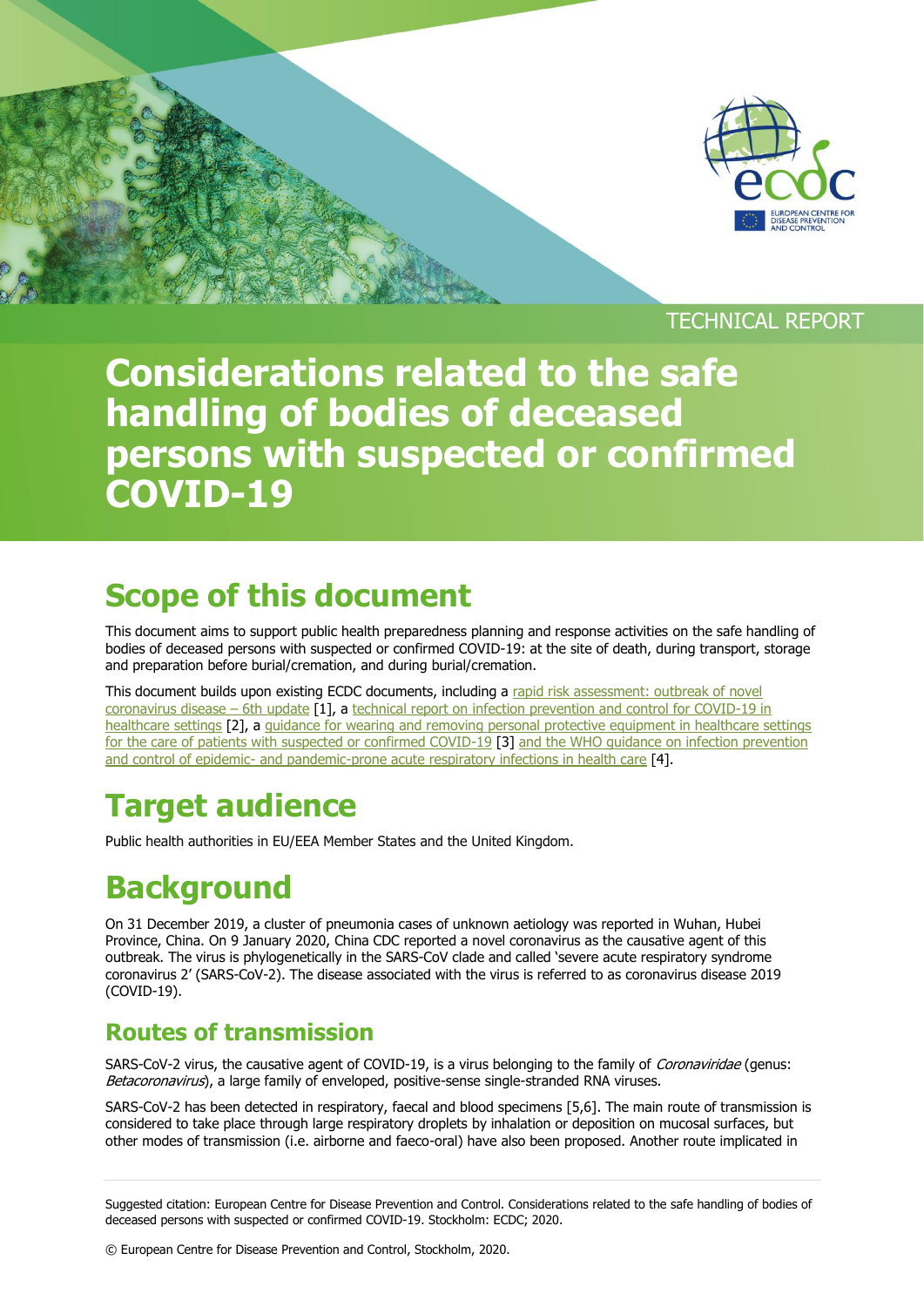the transmission of SARS-CoV-2 includes contact with contaminated fomites due to persistence of the virus on surfaces [7].

The average incubation period is estimated at 5 to 6 days, ranging from 0 to 14 days [8]. There is currently no specific treatment or vaccine against COVID-19.

According to van Doremalen et al., the environmental stability of SARS-CoV-2 is up to 3 hours post aerosolisation, up to 4 hours on copper, up to 24 hours on cardboard and up to 2–3 days on plastic and stainless steel [7]. These findings are in line with the results obtained for environmental stability of SARS-CoV-1.

### **Specific risks related to the handling bodies of deceased persons with suspected or confirmed COVID-19**

There is no evidence so far of transmission of SARS-CoV-2 through the handling of bodies of deceased persons. The potential risk of transmission related to the handling of bodies of deceased persons with suspected or confirmed COVID-19 is considered low and can be related to:

- direct contact with human remains or bodily fluids where the virus is present
- direct contact with contaminated fomites.

As viable SARS-CoV-2 may persist on surfaces for days [7], there is the possibility that the virus also persists on deceased bodies. Therefore, unnecessary contact with bodies should be minimised by those not wearing personal protective equipment (PPE). Those in direct contact with deceased cases of COVID-19 (both suspected or confirmed) should be protected from exposure to infected bodily fluids, contaminated objects, or other contaminated environmental surfaces through wearing of appropriate PPE. Minimum requirements include gloves and a long-sleeved water-resistant gown.

During standard handling, the risk associated with transmission of droplets or aerosol from the airways of the deceased is considered low. Conversely, aerosol-generating procedures or procedures that can lead to splashes during post-mortem examinations carry a higher risk and require appropriate PPE (e.g. eye protection and facial filter piece (FFP) respirators, categories 2 or 3 (FFP2, FFP3).

## **Considerations to reduce the risk of transmission when handling dead bodies with suspected or confirmed COVID-19**

### **Administrative measures**

- Establish a preparedness plan for the handling of dead bodies of suspected or confirmed COVID-19 cases, addressing access to adequately trained staff, transportation, equipment and the physical structures needed for storage of bodies and performance of burials and cremations.
- Review national civil contingency plans for surge capacity to manage dead bodies in order to verify their current applicability in case the current capacity to manage dead bodies is exceeded. Besides targeting storage facilities, also address organisational structures involved in memorial services, burials and cremations in order to minimise delays between time of death and burial/cremation.
- Identify key professional groups within and outside the healthcare system that are involved in the handling of dead bodies. Besides healthcare staff, this could include primary care, morgue staff, funeral agencies, transportation services, religious representatives, and organisational structures undertaking burials or cremations. Ensure that they know how to access current official recommendations. Assess the need of PPE for each of these groups; if PPE is supplied, ensure there is adequate training in its use.
- As the practices for caring for the deceased vary according to local, cultural and religious context, consult with stakeholders, particularly religious representatives, to ensure that changes to standard practice are acceptable. Transparent conversation with such societal leaders is likely to be essential to sustain trust between authorities and the community.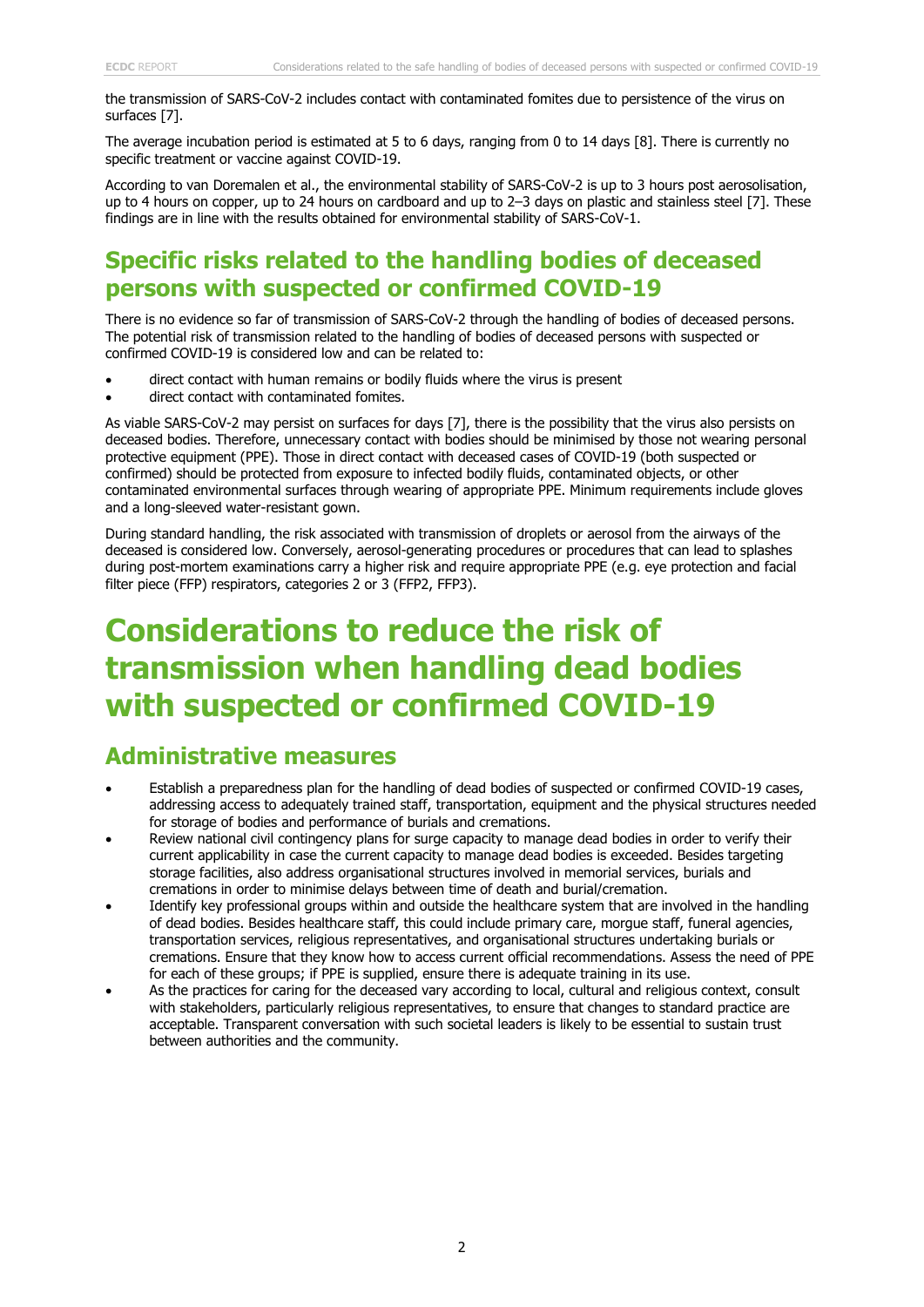### **Preparation at site of death**

### **Last offices (care after death)**

'Last offices' refers to the preparation of the deceased directly after death and before transportation. Groups frequently involved in this activity can include healthcare staff, family/mourners and religious officials. Risks of transmission during last offices are mainly related to direct contact with human remains or bodily fluids where the virus is present, or through contaminated fomites or surfaces at the deceased's care site.

- Standard and non-invasive last offices body preparations, such as combing, cleaning and washing, may be performed using appropriate standard precautions and PPE preventing transmission through direct contact. Minimum requirements include gloves and long-sleeved water-resistant gown.
- If persons who are not trained in the use of standard precautions and PPE are to actively participate in last offices by touching the body (e.g. family, mourners and religious officials), staff need to ensure that they receive support in this. In case of limited PPE availability or shortage of staff to supervise visitors in their use of PPE, consider to limit direct physical involvement of non-healthcare staff to the extent that is acceptable.

### **Preparing for transport**

 Staff responsible for wrapping bodies before transport should wear appropriate PPE to minimise exposure to infected bodily fluids, contaminated objects and other contaminated environmental surfaces. The suggested set of PPE for the staff responsible for bagging/wrapping bodies is gloves and long-sleeved water-resistant gown.

#### **Environmental cleaning and waste management at site of death site**

- Regular cleaning followed by disinfection is recommended. Cleaning personnel should use hospital disinfectants active against viruses. If there is a shortage of hospital disinfectants, decontamination may be performed with 0.1% sodium hypochlorite (dilution 1:50 if household bleach at an initial concentration of 5% is used) after cleaning with a neutral detergent, although no data are available on the effectiveness of this approach against SARS-CoV-2 [9]. If a surface is likely to be damaged by sodium hypochlorite, an alternative is to use a neutral detergent, followed by a 70% concentration of ethanol.
- Waste should be treated as infectious clinical waste Category B (UN3291) [10] and handled in accordance with healthcare facility policies and local regulations.
- In addition to the above recommendations, cleaning and waste management staff should wear appropriate PPE: surgical mask, gloves, goggles and gown [11].

### **Considerations for community deaths**

Although the majority of deaths from COVD-19 have been in hospitals, and the risk of transmission from the deceased is likely to be low, authorities that will manage dead bodies in the community, such as ambulance staff, police and general practitioners, should have access to PPE. This is particularly important if they have reason to suspect that the deceased was a COVID-19 case.

### **Transportation from site of death to body storage site**

- Direct contact with human remains or bodily fluids should be minimised during transport of the body from the site of death and during reception at the designated body storage sites.
- Those in contact with the wrapped body should wear appropriate PPE to minimise exposure to infected bodily fluids, contaminated objects and other contaminated environmental surfaces. The suggested set of PPE is gloves and long-sleeved water-resistant gown.

### **Storage and preparation of body before burial/cremation**

- Shrouding and preparation of the body for viewing and/or funeral can be performed by using appropriate standard precautions and PPE to prevent transmission through direct contact. Minimum requirements include gloves and long-sleeved water-resistant gown.
- Viewing of the body for mourners can be performed. If mourners or religious representatives are to touch the body, standard precautions and PPE preventing transmission through direct contact should be used. Minimum requirements include gloves and long-sleeved water-resistant gown. Staff need to ensure that mourners receive support in the appropriate use of PPE. In case of limited PPE availability or shortage of staff to supervise visitors, consider to restrict touching during viewing.
- If post-mortem examinations are needed, aerosol-generating procedures, including the use of fast-spinning power tools, should be avoided if possible. If aerosol generation is likely (for example if power tools are used), appropriate PPE should be used.